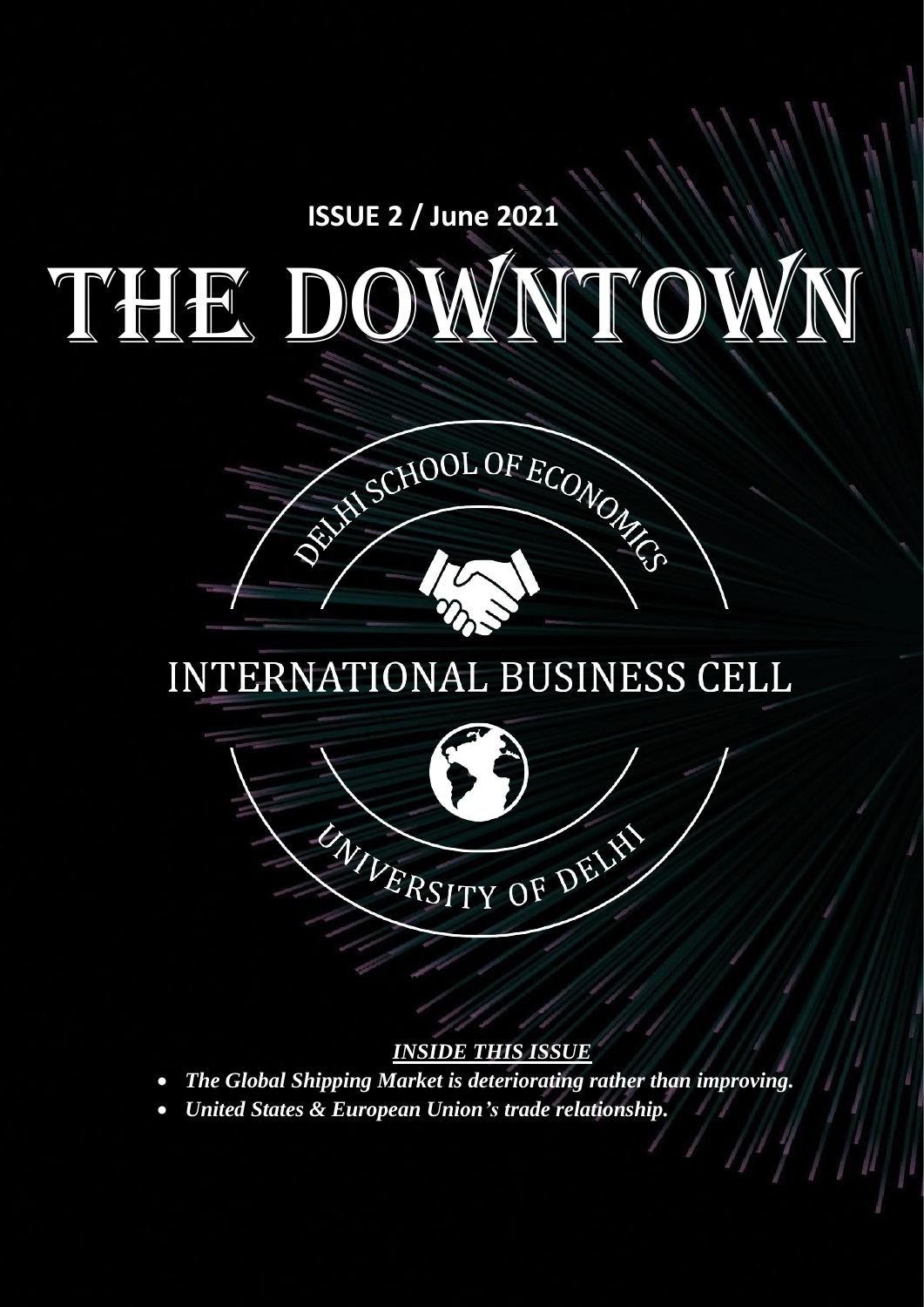*"If you don't build your dream, someone else will hire you to help them build their."* **INTERNATIONAL BUSINESS CELL** *— Dhirubhai Ambani*

## **The global shipping market is deteriorating rather than improving** *-Aditya Joshi*

#### The global logistics market has gone through a repulsive winter.

The pandemic caused monstrous interruption. US and European ports got gummed up with PPE and clinical gear. This brought about port deferrals and a huge number of holders being out of position at objective when they are required at beginning, further compounding an absence of room

#### **Shipping market challenges**

63

Shipping lines that had scaled back in the pandemic have been gotten on the bounce. Thusly, they have been not able to find the phenomenal flood sought after for shipping space as global stock chains have hurried to re-stock.

Any shopper who imports or depends on homegrown providers who thusly import — or depend on imported segments — will have been hit with postponements and cost invades.

Back in the early piece of this current year, numerous spectators, us notwithstanding, expected the market would improve. In reality, cargo rates – an indicator of interest – had begun to descend nearly a month ago. That urged some to accept the more awful was past.

Then, India has been going through an all-around reported second flood of COVID contaminations and now China is confronting disturbance because of diseases. India shows up, from a contamination rate, to get on top of its new wave. Notwithstanding, with inoculation rates so low, the nation is now planning for a third wave



Shipping rates and deferrals have expanded since the beginning of Q2. There are deferrals of as long as about fourteen days to get space on vessels.

#### **China shipping market**

In China, shipping rates had eased from \$10,000 per 20 foot box in Q1 to \$5,000 per 20-f00t box on the European route in the spring. However, the rate is back up to \$7,500 now. Furthermore, that is before news last week that a major port near Shenzhen in top exporting province Guangdong has temporarily halted operations due to a COVID outbreak.

Billet clog and load delays at Yantian International Container Terminal (YICT) have brought about vessel redirecting arranged stops at the port. Likewise, it has caused inescapable traffic delays in and around the port. Thus, there is significantly more prominent pressing factor falling on close by ports attempting to adapt to the aftermath. The subsequent clog is adding to an allaround overheated container market. Not many in the business see a lot of possibility of the tight global market facilitating before 2022.

Shippers ought to anticipate that rates should stay high and postpones the new typical for a long time to come on both the Asia to West Coast and Asia to European routes.